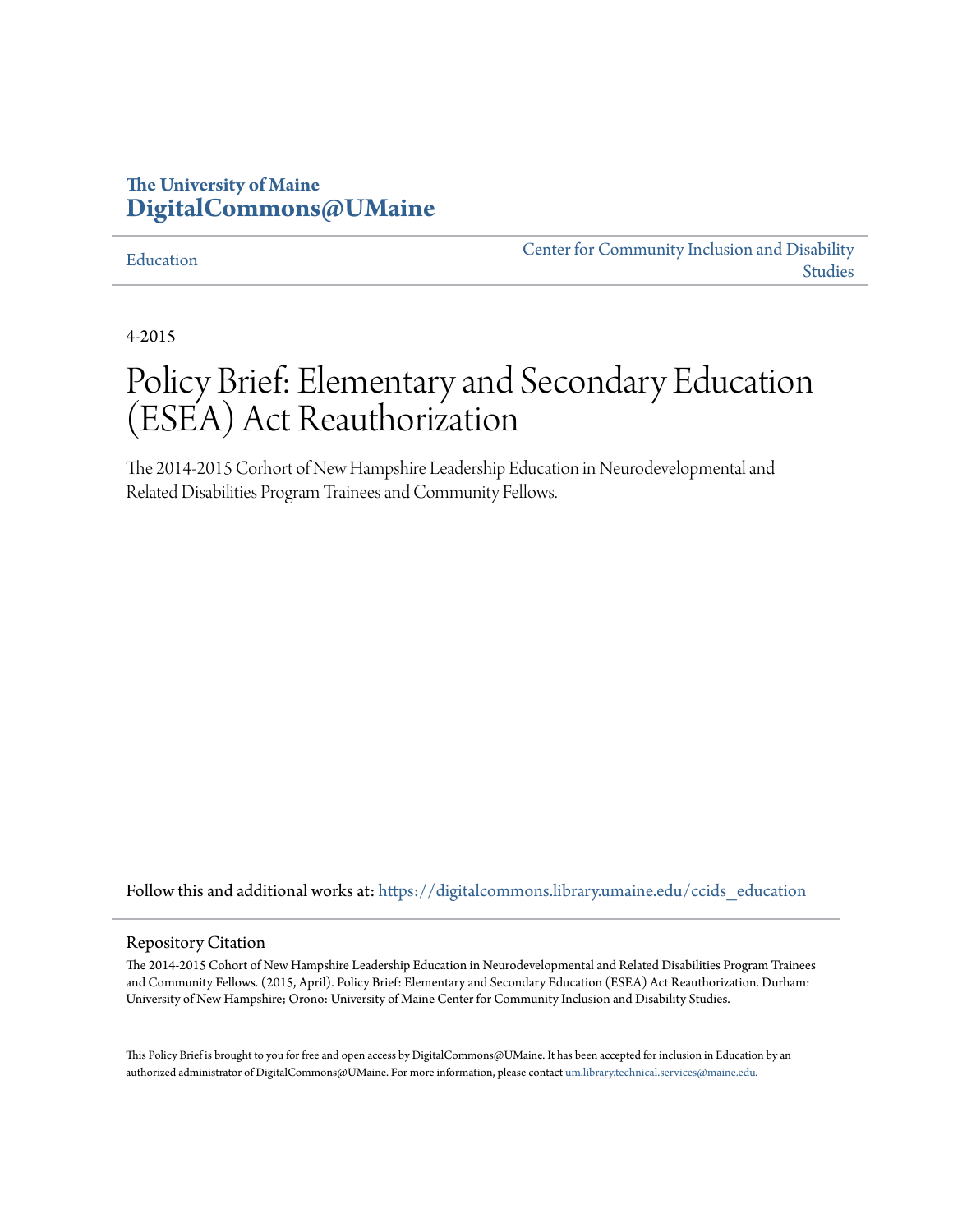

University of New Hampshire 55 College Road | Pettee Hall 103 Durham, NH 03824 phone: 603.862.0561 | fax: 603.862.0034 www.mchlend.unh.edu

University of Maine Center for Community Inclusion and Disability Studies 5717 Corbett Hall | Orono, ME 04469 phone: 207.581.1084 | fax: 207.581.1231 www.ccids.umaine.edu

## **POLICY BRIEF: Elementary and Secondary Education (ESEA) Act Reauthorization**

Produced by the 2014-2015 Cohort of New Hampshire Leadership Education in Neurodevelopmental and Related Disabilities Program Trainees and Community Fellows.

#### **Executive Summary**

The reauthorization of ESEA must occur and be strengthened to continue providing equal and inclusive access to quality education with rigorous standards and high expectations for all students, including students who experience disabilities. Public education is every citizen's universal opportunity for a better life and is the best path toward a stronger America. Accountability is the cornerstone to ensure tax dollars are producing targeted results.

### **Description of the Social Issue**

Social issues for students who experience disabilities include:

- Overuse of alternative assessments leading to lower academic expectations and unfair marginalization of students including low rates of achieving high school diplomas.<sup>1</sup>
- Twice the dropout rate compared to students without disabilities.<sup>2</sup>
- Significant achievement gaps compared to students without disabilities.<sup>3</sup>
- Failure by four out of five students with disabilities to ever obtain a two-year degree or higher, resulting in an unemployment rate of almost 70%.4
- Underfunding of educational programs like Title I and IDEA.<sup>5</sup>

#### **Current and Past Policies and Perceptions on Educating Individuals with Disabilities**

- 1965 The Elementary and Secondary Education Act (ESEA) was enacted, however, it failed to address the issue of educating students with disabilities. Many children with disabilities lived in state institutions.
- 1975 Education for All Handicapped Children Act was enacted, establishing the civil rights of students with disabilities to attend their local public schools, laying the foundation for current best practices in special education.
- 1990 The Education for All Handicapped Children Act was reauthorized and renamed Individual with Disabilities Education Act (IDEA). IDEA strengthened academic expectations and accountability for the nation's 5.8 million children with disabilities to ensure that all individuals received a Free and Appropriate Public Education (FAPE).
- 2001 No Child Left Behind (NCLB) ensured that schools were held accountable for including students with disabilities in district-wide and statewide assessments and expecting high standards for all children.
- Together, the federal guidelines of IDEA and NCLB mandated that all students have access to the general education classroom with the least restrictive environment. Performance goals and indicators for students with disabilities were established to ensure expected outcomes.

Reauthorization of ESEA must focus on strengthening protections and enhancing educational opportunities for children with disabilities.

#### **Evidence to Support Reauthorization of ESEA**

No Child Left Behind produced positive outcomes:

• The Center for American Progress reports a 16-point gain in graduation rates since inception of NCLB, 2001.<sup>6</sup> With

<sup>1</sup> National Center for Learning Disabilities. (2014). Assessment and Accountability: Students with Disabilities and the AA-AAS. Retrieved February 19, 2015, from http://www.ncid.org/wp-content/uploads/2015/01/AA-AAS-1-Percent-Assessment-01.23.151.pdf

<sup>2</sup> Koch, K. (2000, November). Special Education. The CQ Researcher, 10(39), 905-928.

<sup>3</sup> Martin, C. (2015, April). Don't Let Special Needs Students Fall Behind. U. S. News. A World Report, Retrieved from http://www.usnews.com/opinion/ knowledge-bank/2015/04/02/dont-let-special-needs-students-fall-behind-in-nclb-rewrite

<sup>4</sup> Houtenville, A. Antal, P. (2014). Facts & Figures: The 2014 Annual Report on Disability in New Hampshire. Durham. NH: University of New Hampshire, Institute on Disability

<sup>5</sup> Koch, K. (2000, November). Special Education. The CQ Researcher, 10(39), 905-928

<sup>6</sup> Straus, C. (2015, April). ESEA Reauthorization: How We Can Build Upon No Child Left Behind's Progress for Students with Disabilities in a Reauthorized ESEA. Center for American Progress. Retrieved from https://www.americanprogress.org/issues/education/report/2015/04/02/110326/ how-we-can-build-upon-no-child-left-behinds-progress-for-students-with-disabilities-in-a-reauthorized-esea/